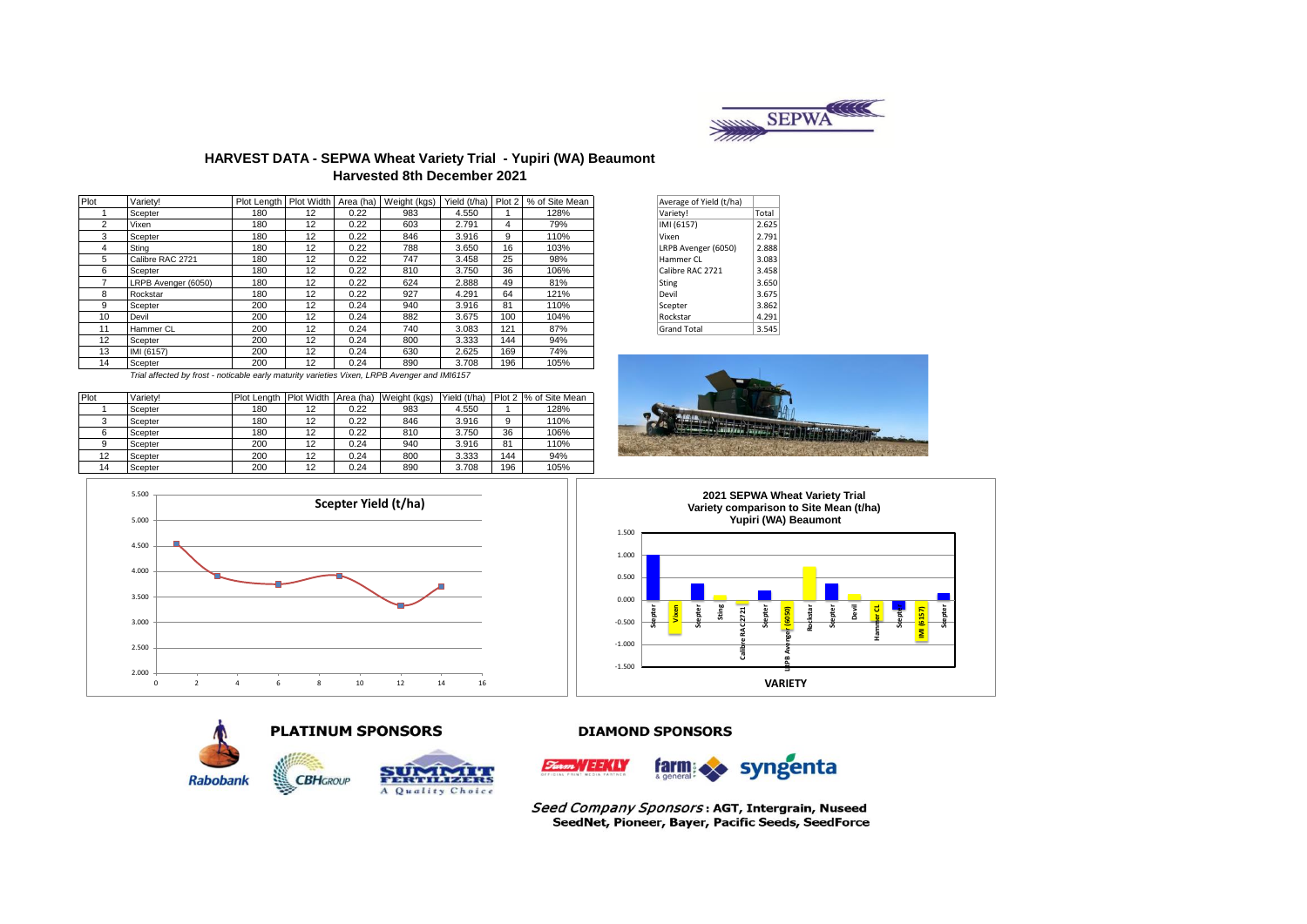



|                   |                     | Yield  |                |
|-------------------|---------------------|--------|----------------|
| Plot              | Variety!            | (t/ha) | % of Site Mean |
| 1                 | Scepter             | 4.550  | 128%           |
| 2                 | Vixen               | 2.791  | 79%            |
| 3                 | Scepter             | 3.916  | 110%           |
| 4                 | Stina               | 3.650  | 103%           |
| 5                 | Calibre RAC 2721    | 3.458  | 98%            |
| 6                 | Scepter             | 3.750  | 106%           |
| 7                 | LRPB Avenger (6050) | 2.888  | 81%            |
| 8                 | Rockstar            | 4.291  | 121%           |
| 9                 | Scepter             | 3.916  | 110%           |
| 10                | Devil               | 3.675  | 104%           |
| 11                | Hammer CL           | 3.083  | 87%            |
| $12 \overline{ }$ | Scepter             | 3.333  | 94%            |
| 13                | IMI (6157)          | 2.625  | 74%            |
| 14                | Scepter             | 3.708  | 105%           |

*Trial affected by frost - noticable early maturity varieties Vixen, LRPB Avenger and IMI6157* **Site Details**

|                          | <b>Site Details</b> |
|--------------------------|---------------------|
| <b>Soil Description:</b> | Sandy (Deep Ripped) |
| Date Sown:               | Friday, 14 May 2021 |
| <b>Date Harvested</b>    | Wednesday, 8 Decem  |
| <b>Seeding Rate:</b>     | 75 kg/ha            |

## **Plot Dimensions**

Length (m) **Width (m)** 

200 12 0.24 4.17







**Conversion Factor**

## **DIAMOND SPONSORS**





Seed Company Sponsors: AGT, Intergrain, Nuseed SeedNet, Pioneer, Bayer, Pacific Seeds, SeedForce



#### **Statistical Analysis**

|                       | --------------             | ________________________        |       |  |  |
|-----------------------|----------------------------|---------------------------------|-------|--|--|
| Soil Description:     | Sandy (Deep Ripped)        | Site Mean (t/ha)                | 3.550 |  |  |
| Date Sown:            | Friday, 14 May 2021        | Probability                     | 0.158 |  |  |
| <b>Date Harvested</b> | Wednesday, 8 December 2021 | Least significant difference 5% | 1.107 |  |  |
| Seeding Rate:         | 75 ka/ha                   | CV %                            | 11.2  |  |  |